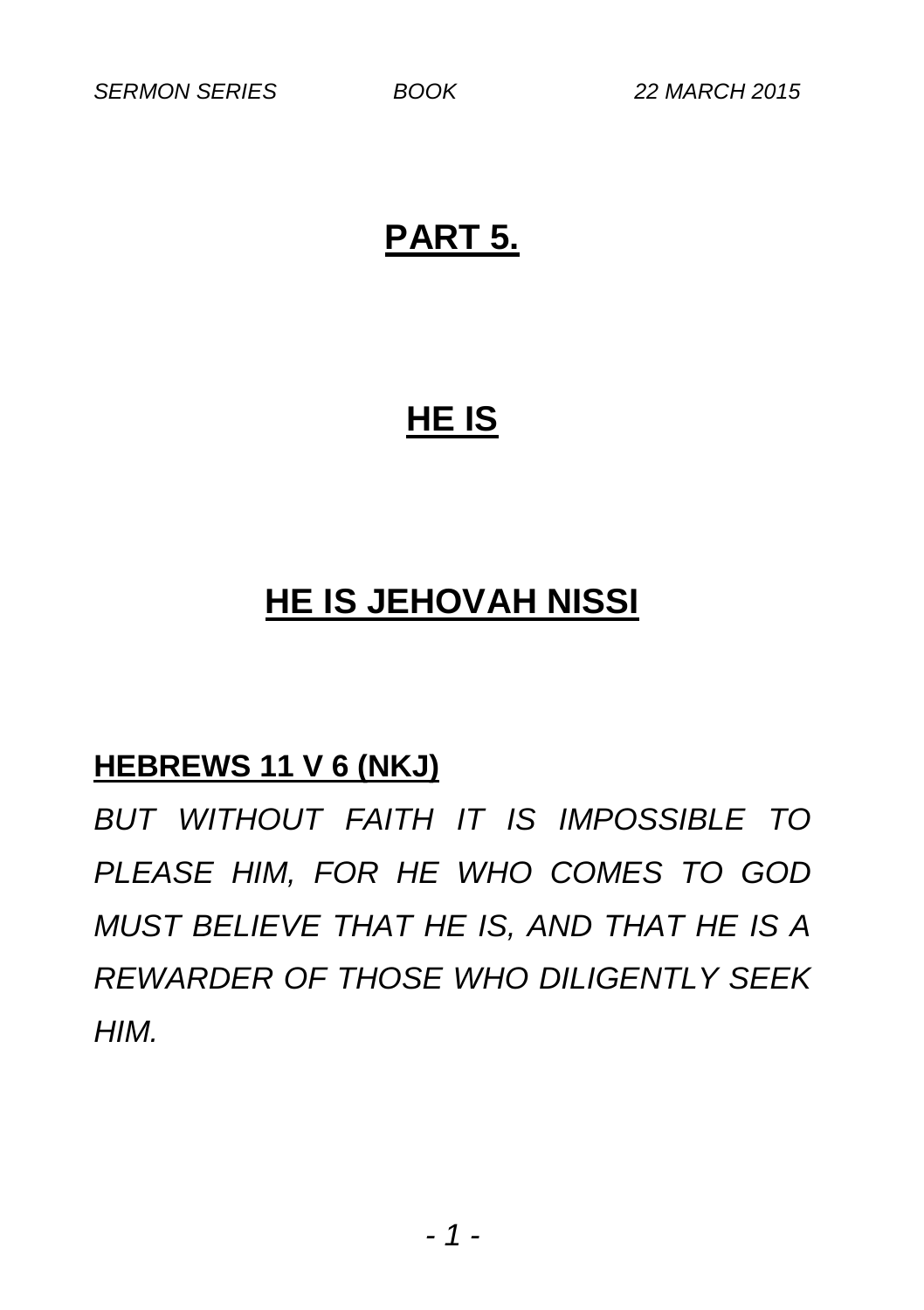#### **JEREMIAH 9 V 23 & 24 (NKJ)**

**<sup>23</sup>** *THUS SAYS THE LORD: "LET NOT THE WISE MAN GLORY IN HIS WISDOM, LET NOT THE MIGHTY MAN GLORY IN HIS MIGHT, NOR LET THE RICH MAN GLORY IN HIS RICHES;* **<sup>24</sup>** *BUT LET HIM WHO GLORIES GLORY IN THIS, THAT HE UNDERSTANDS AND KNOWS ME, THAT I AM THE LORD, EXERCISING LOVINGKINDNESS, JUDGMENT, AND RIGHTEOUSNESS IN THE EARTH. FOR IN THESE I DELIGHT," SAYS THE LORD.*

- *1 ST WEEK - HE IS ELOHIM – THE SOVEREIGN MIGHTY CREATOR*
- *2 ND WEEK – HE IS JEHOVAH – THE UNCHANGEABLE, INTIMATE GOD*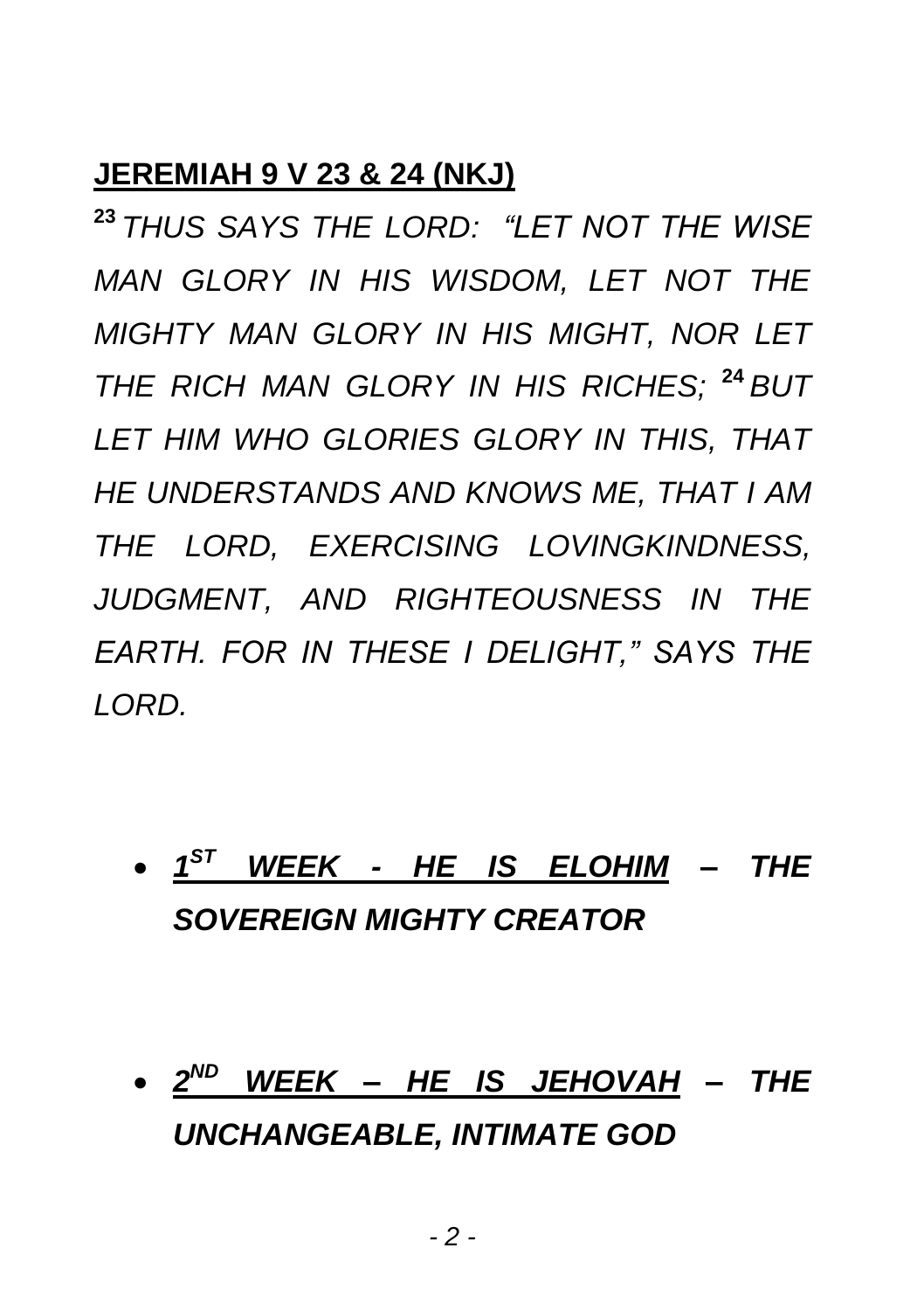## *3 RD WEEK – HE IS EL-SHADDAI – THE ALL-SUFFICIENT PROVIDER*

## *4 TH WEEK – HE IS JEHOVAH SHALOM – THE LORD MY PEACE, MY WHOLENESS.*

## **TODAY – HE IS JEHOVAH NISSI – THE LORD MY "BANNER" OF VICTORY**

# **1. IN CHRIST YOU ARE VICTORIOUS (NOT TRYING TO BE).**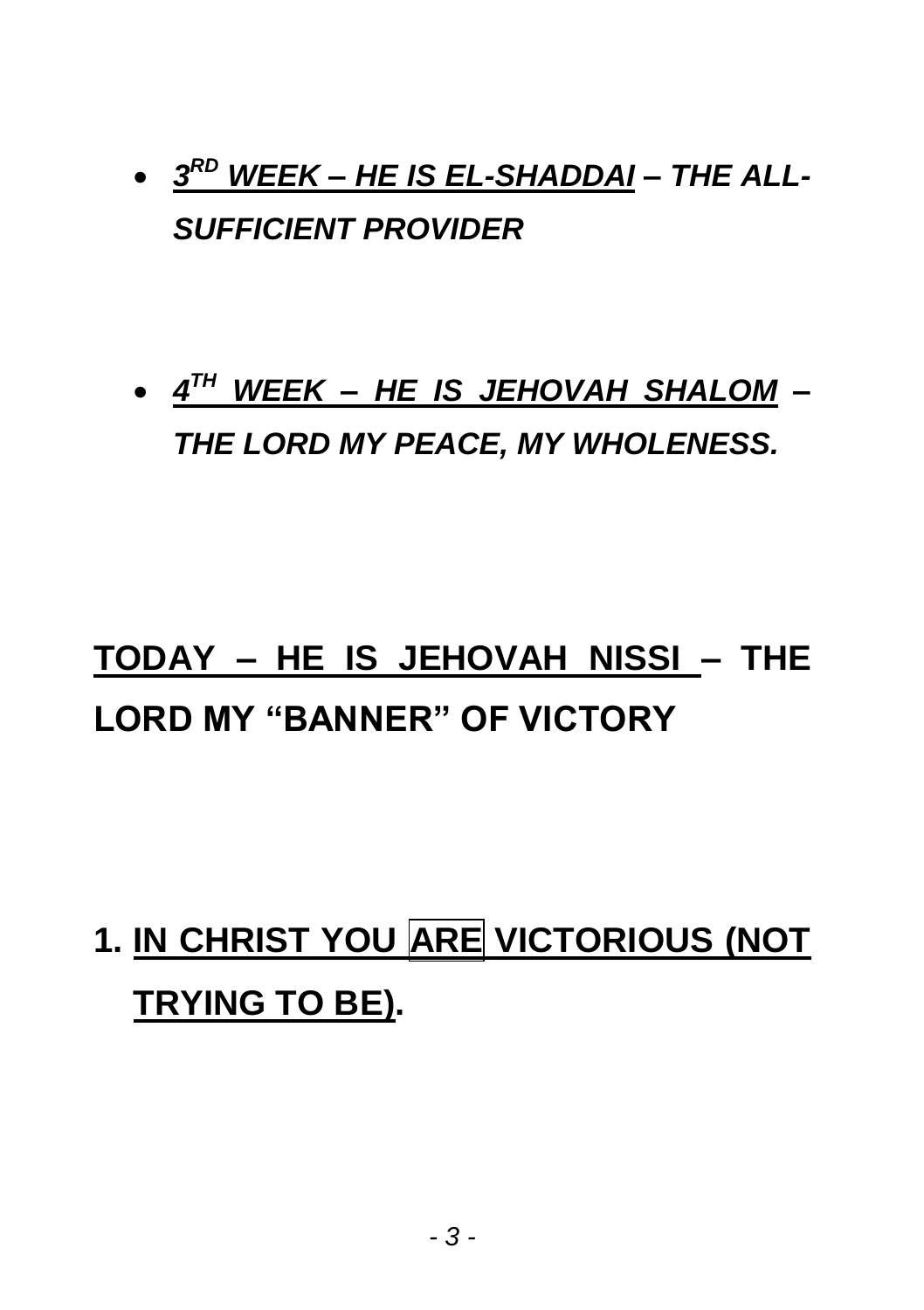#### **2 CORINTHIANS 2 V 14 (THE MESSAGE)**

**14-16** *IN THE MESSIAH, IN CHRIST, GOD LEADS US FROM PLACE TO PLACE IN ONE PERPETUAL VICTORY PARADE. THROUGH US, HE BRINGS KNOWLEDGE OF CHRIST. EVERYWHERE WE GO, PEOPLE BREATHE IN THE EXQUISITE FRAGRANCE. BECAUSE OF CHRIST, WE GIVE OFF A SWEET SCENT RISING TO GOD, WHICH IS RECOGNIZED BY THOSE ON THE WAY OF SALVATION—AN AROMA SMELLING OF LIFE.*

*JEHOVAH NISSI ACTUALLY MEANS*  **"JEHOVAH MY BANNER"***.*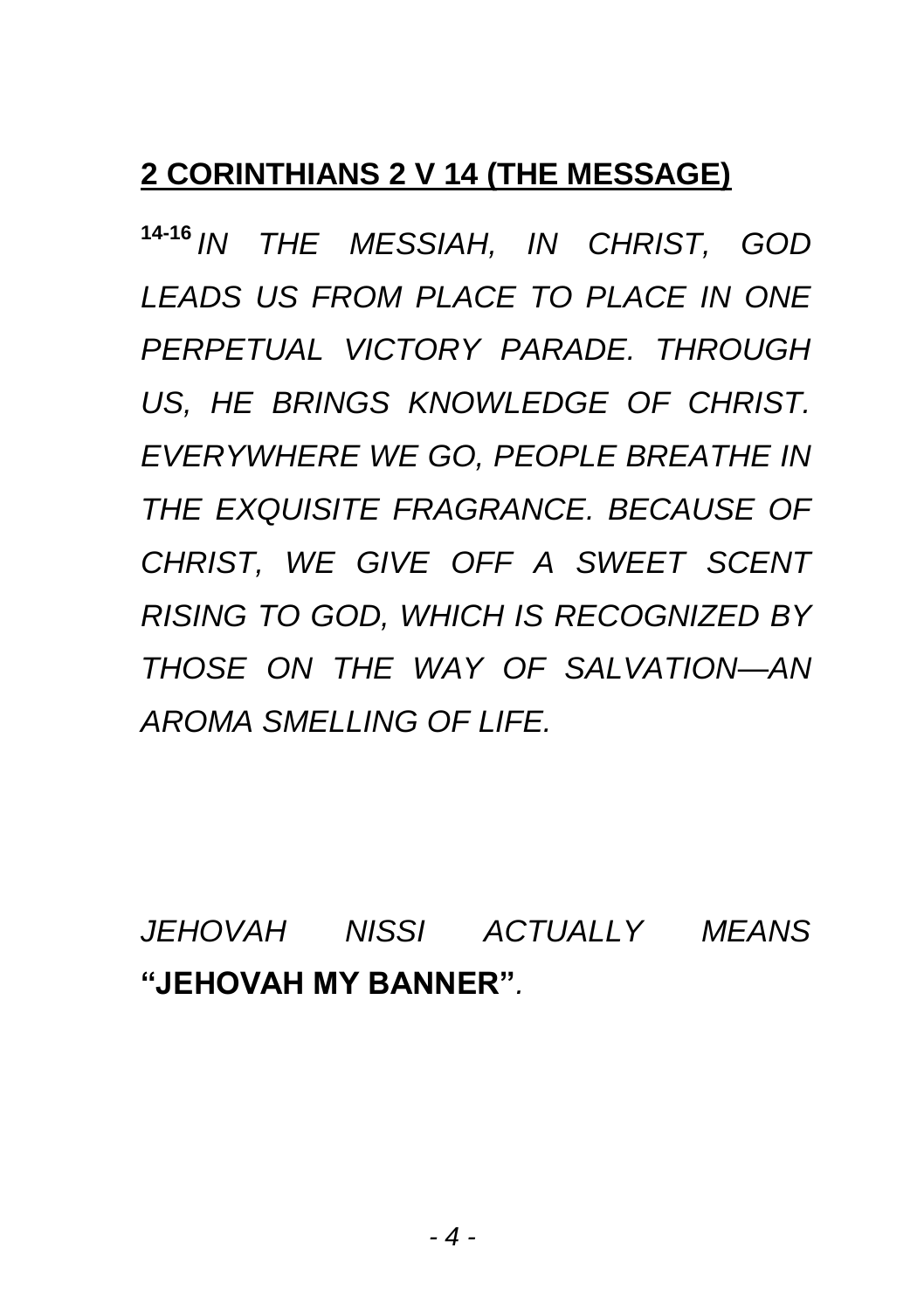*FIRST TIME HE IS REVEALED IN THIS WAY IS IN:*

#### **EXODUS 17 V 9 – 15 (NKJ)**

*AND MOSES SAID TO JOSHUA, "CHOOSE US SOME MEN AND GO OUT, FIGHT WITH AMALEK. TOMORROW I WILL STAND ON THE TOP OF THE HILL WITH THE ROD OF GOD IN MY HAND."* **<sup>10</sup>** *SO JOSHUA DID AS MOSES SAID TO HIM, AND FOUGHT WITH AMALEK. AND MOSES, AARON, AND HUR WENT UP TO THE TOP OF THE HILL.* **<sup>11</sup>** *AND SO IT WAS, WHEN MOSES HELD UP HIS HAND, THAT ISRAEL PREVAILED; AND WHEN HE LET DOWN HIS HAND, AMALEK PREVAILED.*  **<sup>12</sup>** *BUT MOSES' HANDS BECAME HEAVY; SO THEY TOOK A STONE AND PUT IT UNDER HIM, AND HE SAT ON IT. AND AARON AND HUR SUPPORTED HIS HANDS, ONE ON ONE*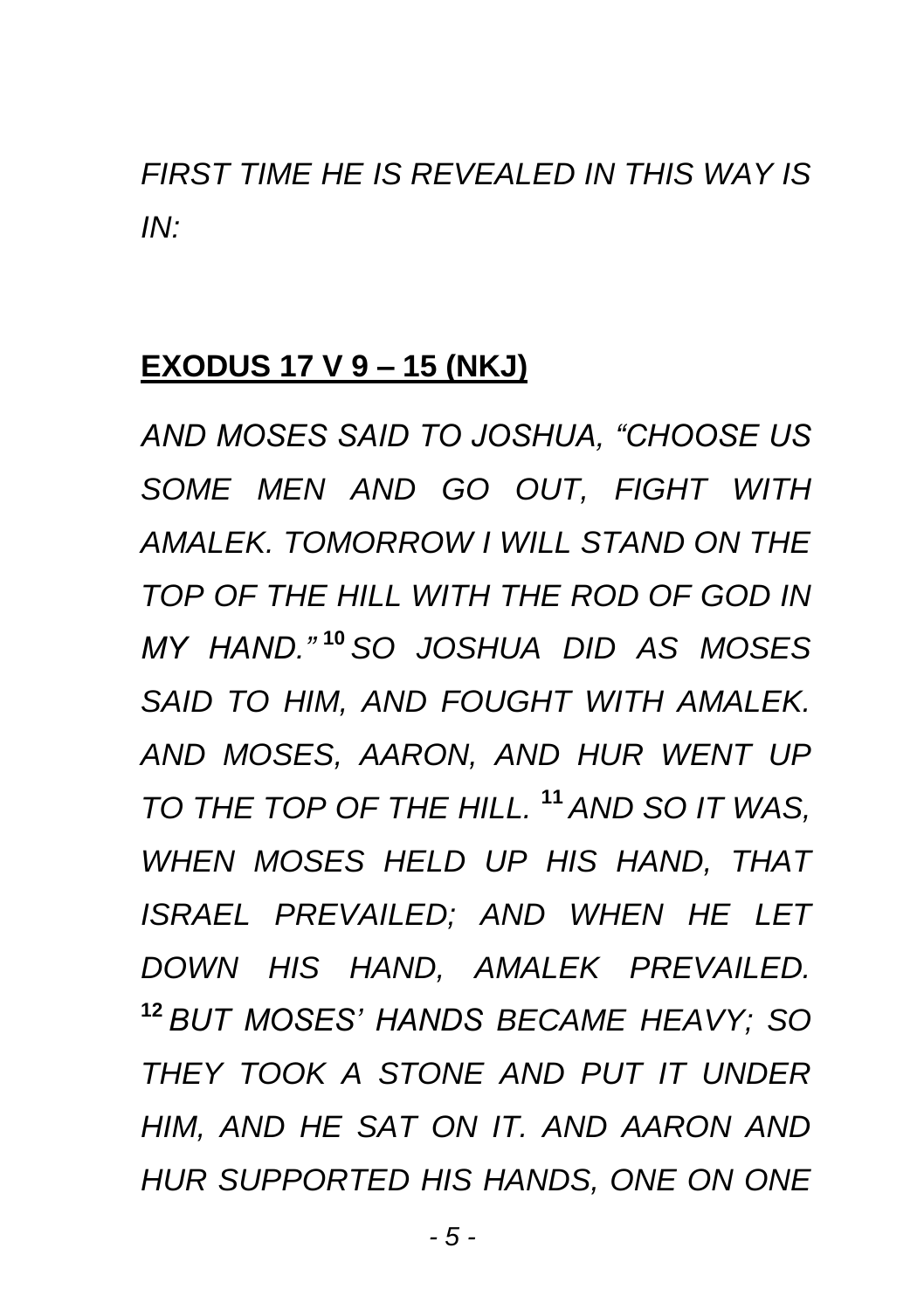*SIDE, AND THE OTHER ON THE OTHER SIDE; AND HIS HANDS WERE STEADY UNTIL THE GOING DOWN OF THE SUN.* **<sup>13</sup>***SO JOSHUA DEFEATED AMALEK AND HIS PEOPLE WITH THE EDGE OF THE SWORD.*  **<sup>14</sup>** *THEN THE LORD SAID TO MOSES, "WRITE THIS FOR A MEMORIAL IN THE BOOK AND RECOUNT IT IN THE HEARING OF JOSHUA, THAT I WILL UTTERLY BLOT OUT THE REMEMBRANCE OF AMALEK FROM UNDER HEAVEN."* **<sup>15</sup>** *AND MOSES BUILT AN ALTAR AND CALLED ITS NAME,* **THE-LORD-IS-MY-BANNER**

#### **2. UNITY PRODUCES VICTORY**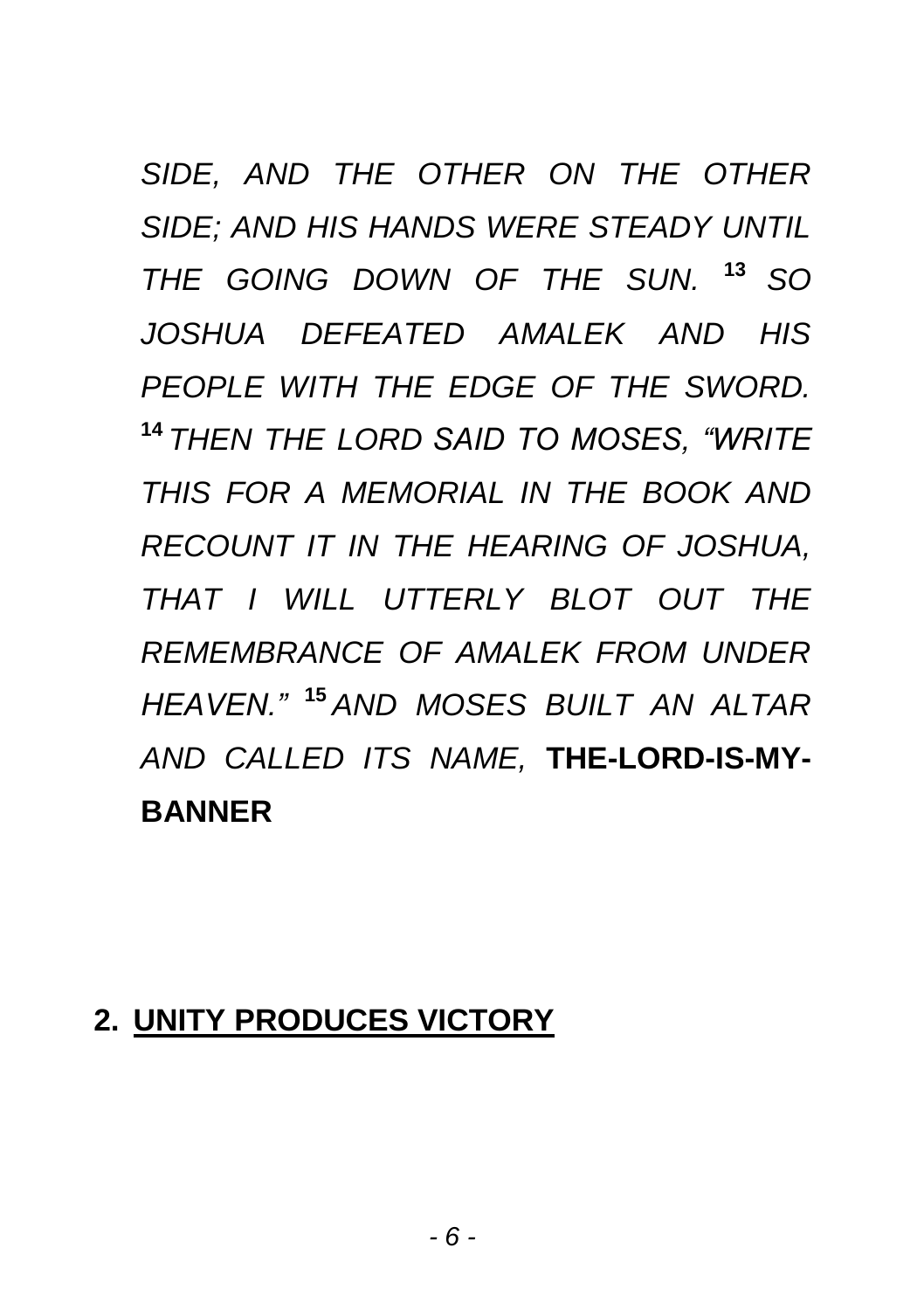#### **PSALM 133 V 1 - 3 (NKJ)**

*BEHOLD, HOW GOOD AND HOW PLEASANT IT IS FOR BRETHREN TO DWELL TOGETHER IN UNITY!* **<sup>2</sup>** *IT IS LIKE THE PRECIOUS OIL UPON THE HEAD, RUNNING DOWN ON THE BEARD, THE BEARD OF AARON, RUNNING DOWN ON THE EDGE OF HIS GARMENTS.* **<sup>3</sup>** *IT IS LIKE THE DEW OF HERMON, DESCENDING UPON THE MOUNTAINS OF ZION; FOR THERE THE LORD COMMANDED THE BLESSING— LIFE FOREVERMORE.*

#### **ECCLESIASTES 4 V 9 - 12 (NKJ)**

*TWO ARE BETTER THAN ONE, BECAUSE THEY HAVE A GOOD REWARD FOR THEIR LABOR.* **<sup>10</sup>** *FOR IF THEY FALL, ONE WILL LIFT*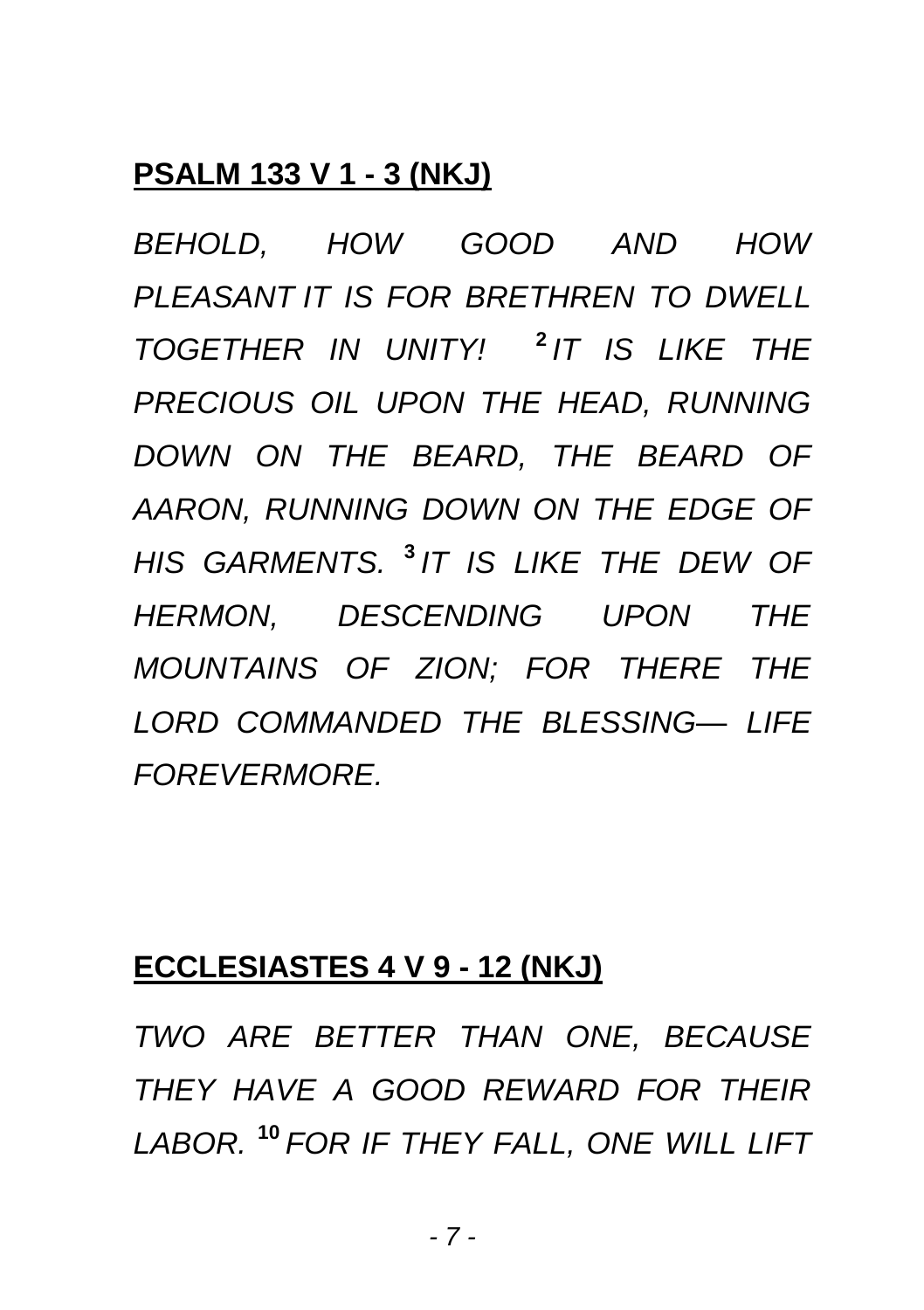*UP HIS COMPANION. BUT WOE TO HIM WHO IS ALONE WHEN HE FALLS, FOR HE HAS NO ONE TO HELP HIM UP.* **<sup>11</sup>** *AGAIN, IF TWO LIE DOWN TOGETHER, THEY WILL KEEP WARM; BUT HOW CAN ONE BE WARM ALONE?*  **<sup>12</sup>** *THOUGH ONE MAY BE OVERPOWERED BY ANOTHER, TWO CAN WITHSTAND HIM. AND A THREEFOLD CORD IS NOT QUICKLY BROKEN*

#### **ISAIAH 13 V 2 – 4 (NKJ)**

*"LIFT UP A BANNER ON THE HIGH MOUNTAIN, RAISE YOUR VOICE TO THEM; WAVE YOUR HAND, THAT THEY MAY ENTER THE GATES OF THE NOBLES.* **<sup>3</sup>** *I HAVE COMMANDED MY SANCTIFIED ONES; I HAVE ALSO CALLED MY MIGHTY ONES FOR MY*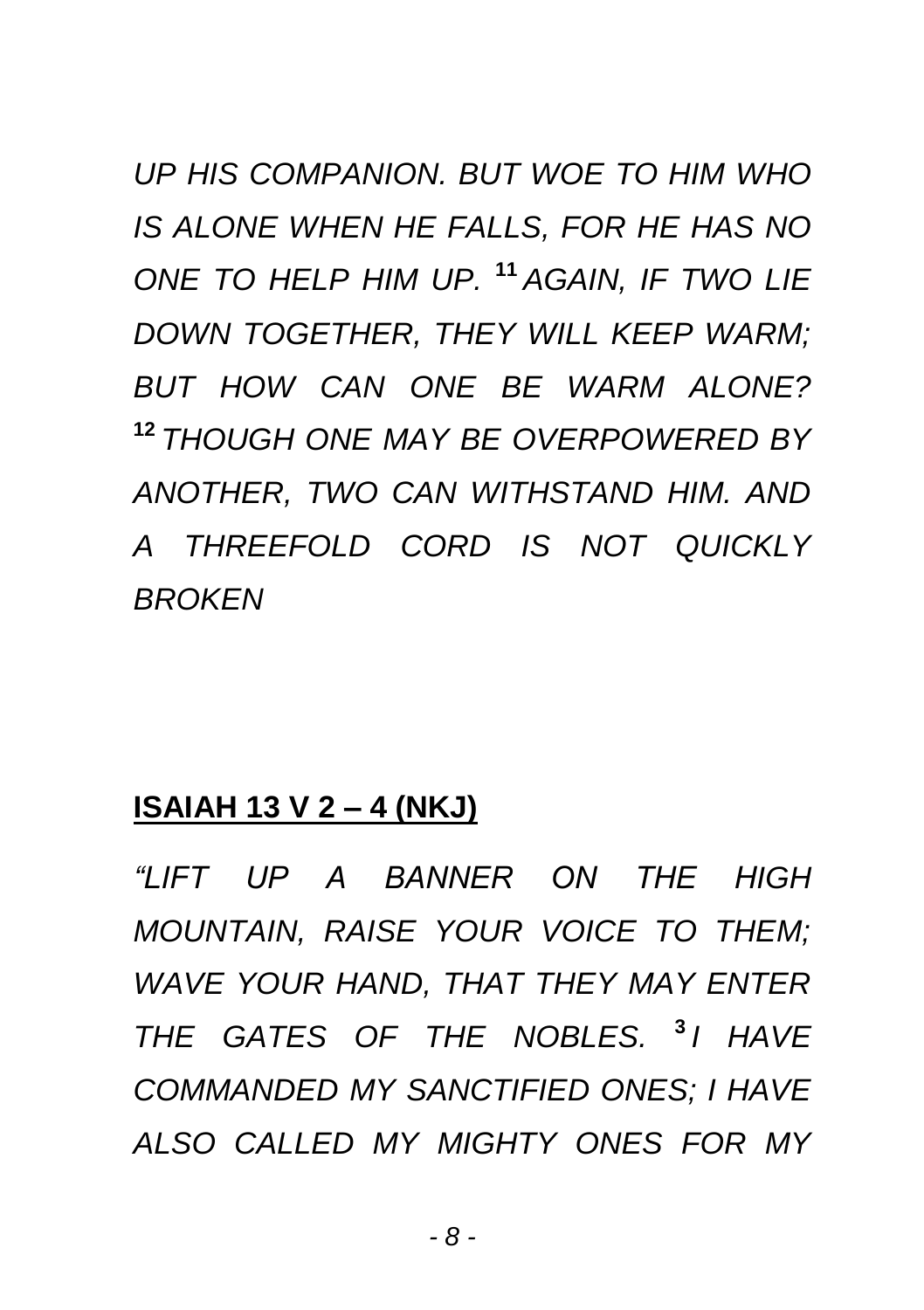*ANGER — THOSE WHO REJOICE IN MY EXALTATION."* **<sup>4</sup>** *THE NOISE OF A MULTITUDE IN THE MOUNTAINS, LIKE THAT OF MANY PEOPLE! A TUMULTUOUS NOISE OF THE KINGDOMS OF NATIONS GATHERED TOGETHER! THE LORD OF HOSTS MUSTERS THE ARMY FOR BATTLE.*

## **3. FAITH RELEASES THE VICTORY THAT HAS BEEN GIVEN TO YOU IN CHRIST**

#### **1 JOHN 5 V 4 (NKJ)**

*FOR WHATEVER IS BORN OF GOD OVERCOMES THE WORLD. AND THIS IS THE*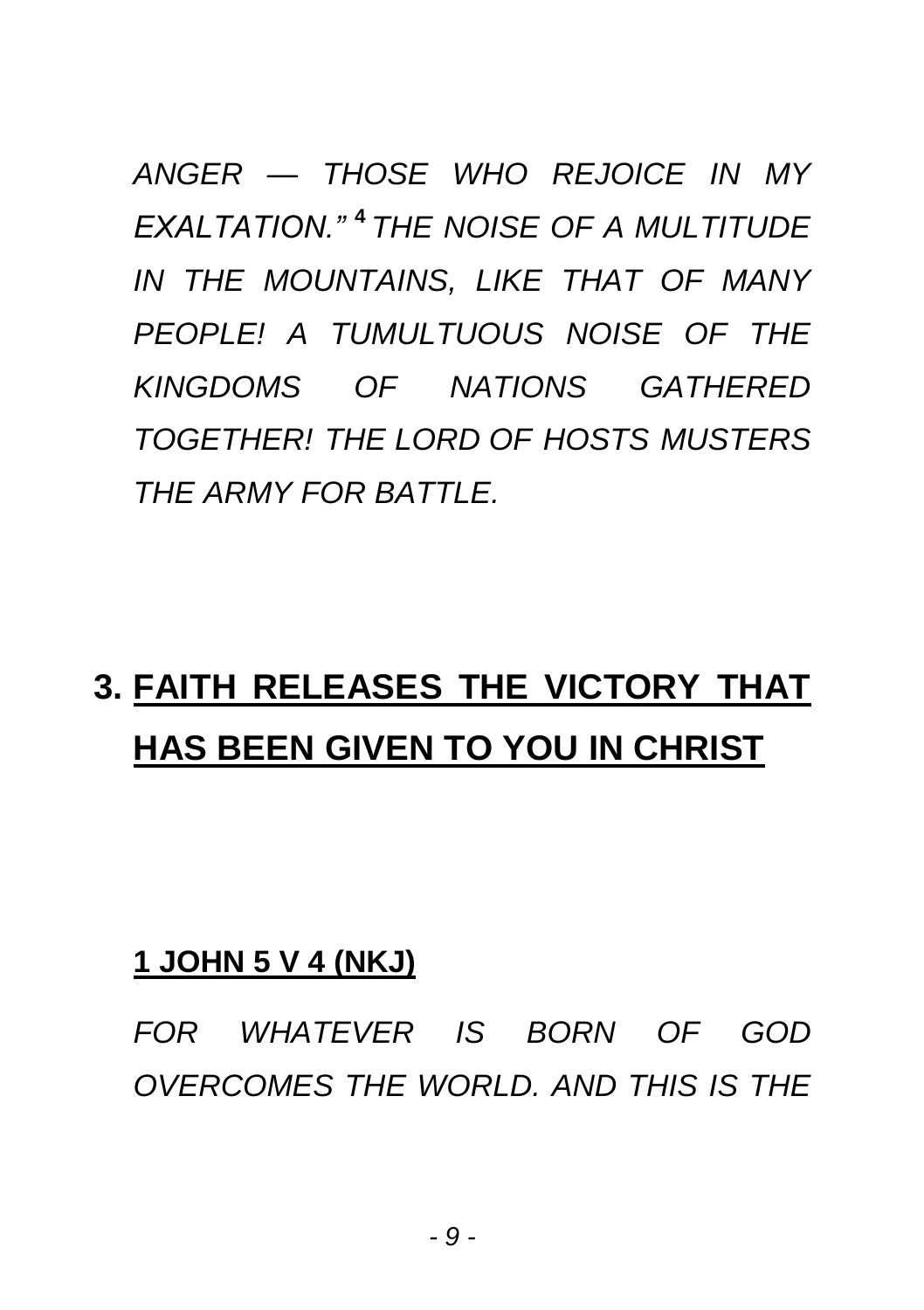### *VICTORY THAT HAS OVERCOME THE WORLD — OUR FAITH*

#### **JOHN 16 V 33 (NKJ)**

*THESE THINGS I HAVE SPOKEN TO YOU, THAT IN ME YOU MAY HAVE PEACE. IN THE WORLD YOU WILL HAVE TRIBULATION; BUT BE OF GOOD CHEER, I HAVE OVERCOME THE WORLD."*

#### **EPHESIANS 1 V 3 – 8 NKJ)**

*BLESSED BE THE GOD AND FATHER OF OUR LORD JESUS CHRIST, WHO HAS BLESSED US WITH EVERY SPIRITUAL BLESSING IN THE HEAVENLY PLACES IN CHRIST,*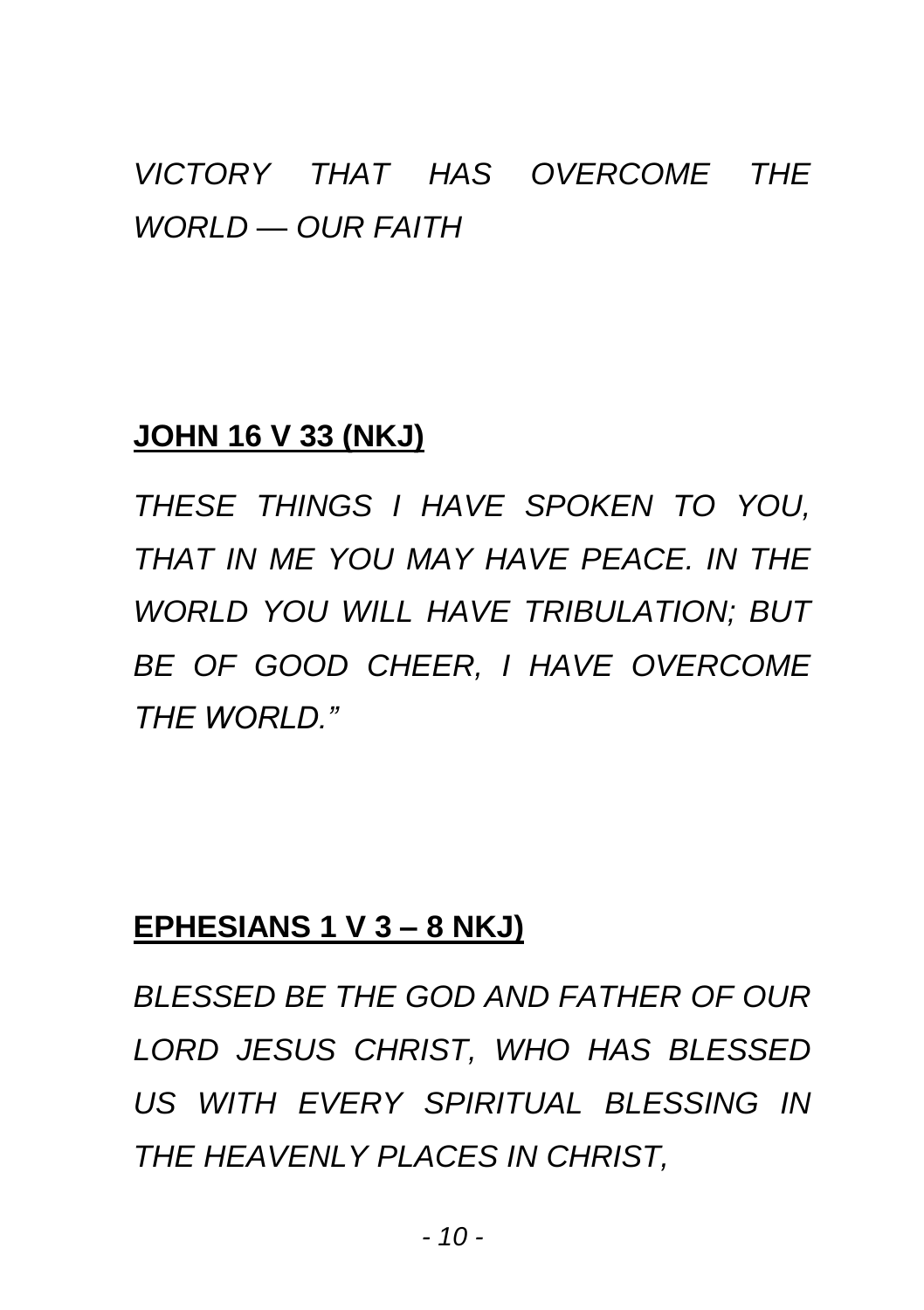**4** *JUST AS HE CHOSE US IN HIM BEFORE THE FOUNDATION OF THE WORLD, THAT WE SHOULD BE HOLY AND WITHOUT BLAME BEFORE HIM IN LOVE,* **<sup>5</sup>** *HAVING PREDESTINED US TO ADOPTION AS SONS BY JESUS CHRIST TO HIMSELF, ACCORDING TO THE GOOD PLEASURE OF HIS WILL,* **<sup>6</sup>** *TO THE PRAISE OF THE GLORY OF HIS GRACE, BY WHICH HE MADE US ACCEPTED IN THE BELOVED.* **7** *IN HIM WE HAVE REDEMPTION THROUGH HIS BLOOD, THE FORGIVENESS OF SINS, ACCORDING TO THE RICHES OF HIS GRACE* **<sup>8</sup>** *WHICH HE MADE TO ABOUND TOWARD US IN ALL WISDOM AND PRUDENCE,* **(UNDERSTANDING)**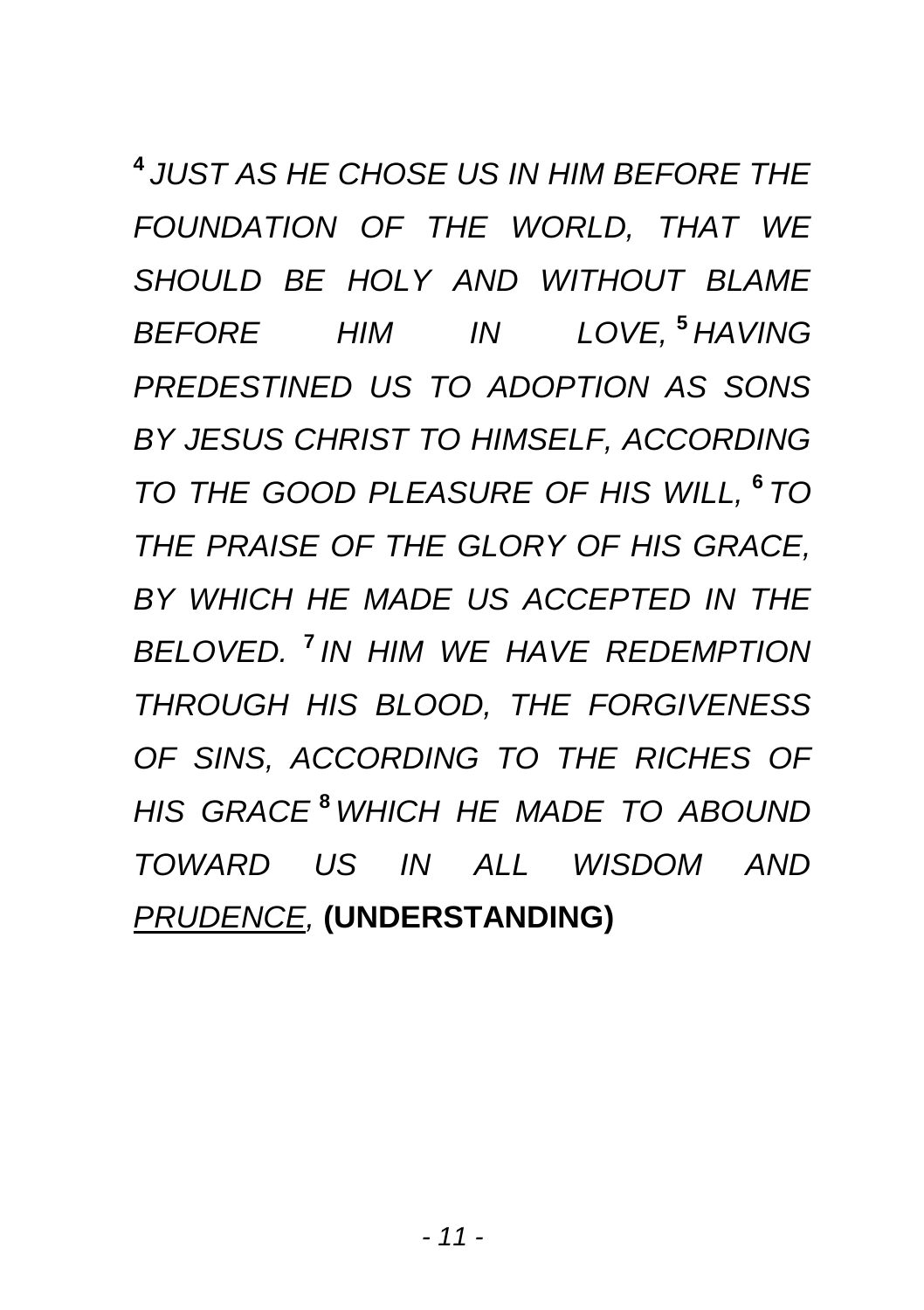#### **ROMANS 8 V 35 - 39 (NKJ)**

*WHO SHALL SEPARATE US FROM THE LOVE OF CHRIST? SHALL TRIBULATION, OR DISTRESS, OR PERSECUTION, OR FAMINE, OR NAKEDNESS, OR PERIL, OR SWORD?* **<sup>36</sup>** *AS IT IS WRITTEN: "FOR YOUR SAKE WE ARE KILLED ALL DAY LONG; WE ARE ACCOUNTED AS SHEEP FOR THE SLAUGHTER."* **<sup>37</sup>** *YET IN ALL THESE THINGS WE ARE MORE THAN CONQUERORS THROUGH HIM WHO LOVED US.* **<sup>38</sup>** *FOR I AM PERSUADED THAT NEITHER DEATH NOR LIFE, NOR ANGELS NOR PRINCIPALITIES NOR POWERS, NOR THINGS PRESENT NOR THINGS TO COME,* **<sup>39</sup>** *NOR HEIGHT NOR DEPTH, NOR ANY OTHER CREATED THING, SHALL BE ABLE TO SEPARATE US FROM THE LOVE OF GOD WHICH IS IN CHRIST JESUS OUR LORD*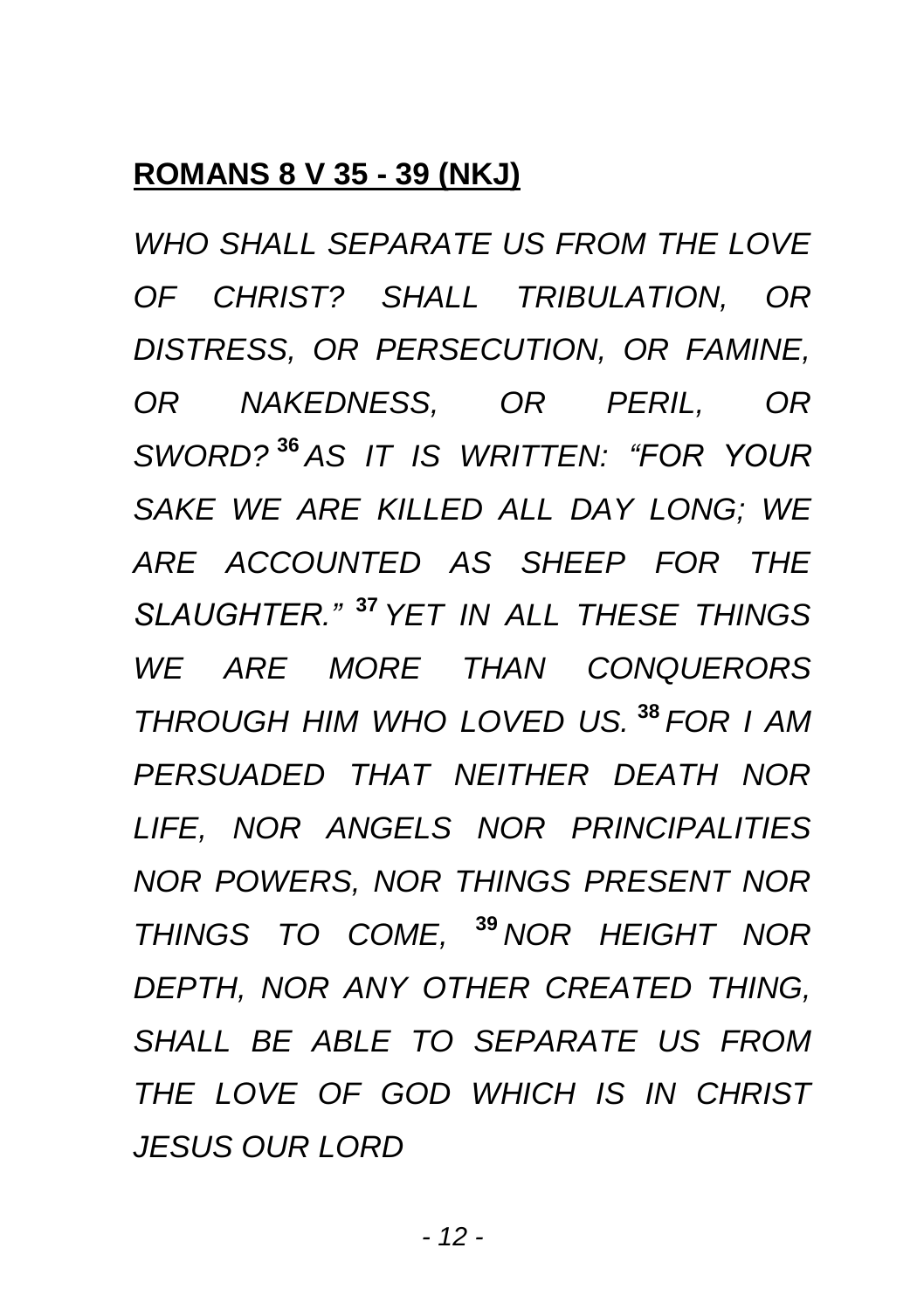#### **NUMBERS 23 V 19 – 20 (NKJ)**

*"GOD IS NOT A MAN, THAT HE SHOULD LIE, NOR A SON OF MAN, THAT HE SHOULD REPENT. HAS HE SAID, AND WILL HE NOT DO? OR HAS HE SPOKEN, AND WILL HE NOT MAKE IT GOOD?* **<sup>20</sup>** *BEHOLD, I HAVE RECEIVED A COMMAND TO BLESS; HE HAS BLESSED, AND I CANNOT REVERSE IT*

#### **NUMBERS 14 V 22 – 24 & 30 (NKJ)**

*BECAUSE ALL THESE MEN WHO HAVE SEEN MY GLORY AND THE SIGNS WHICH I DID IN EGYPT AND IN THE WILDERNESS, AND HAVE PUT ME TO THE TEST NOW THESE TEN TIMES, AND HAVE NOT HEEDED MY VOICE,* **<sup>23</sup>** *THEY CERTAINLY SHALL NOT SEE THE LAND OF WHICH I SWORE TO THEIR*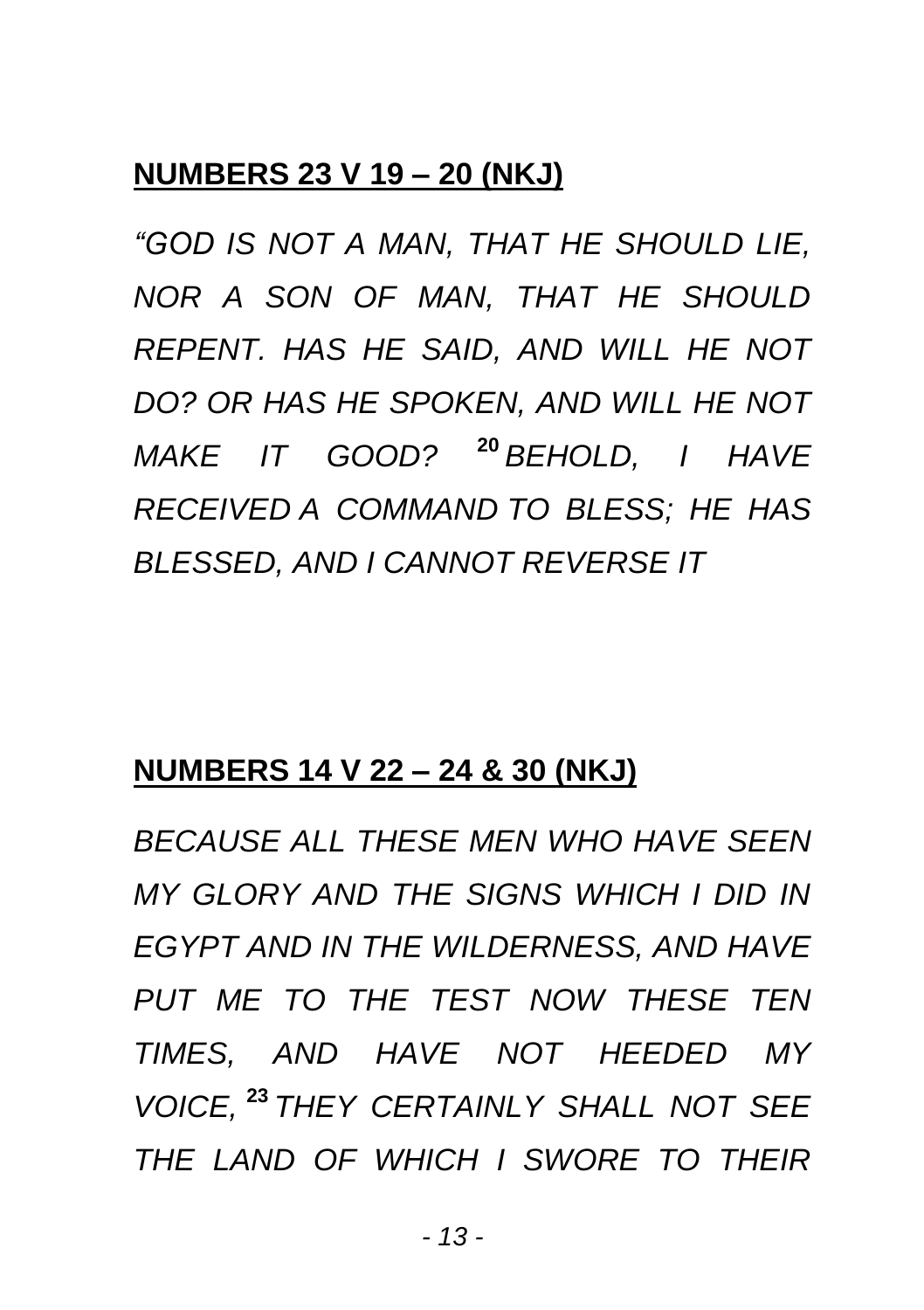*FATHERS, NOR SHALL ANY OF THOSE WHO REJECTED ME SEE IT.* **<sup>24</sup>** *BUT MY SERVANT CALEB, BECAUSE HE HAS A DIFFERENT SPIRIT IN HIM AND HAS FOLLOWED ME FULLY, I WILL BRING INTO THE LAND WHERE HE WENT, AND HIS DESCENDANTS SHALL INHERIT IT.*

#### **NUMBERS 14 V 30 (NKJ)**

*EXCEPT FOR CALEB THE SON OF JEPHUNNEH AND JOSHUA THE SON OF NUN, YOU SHALL BY NO MEANS ENTER THE LAND WHICH I SWORE I WOULD MAKE YOU DWELL IN.*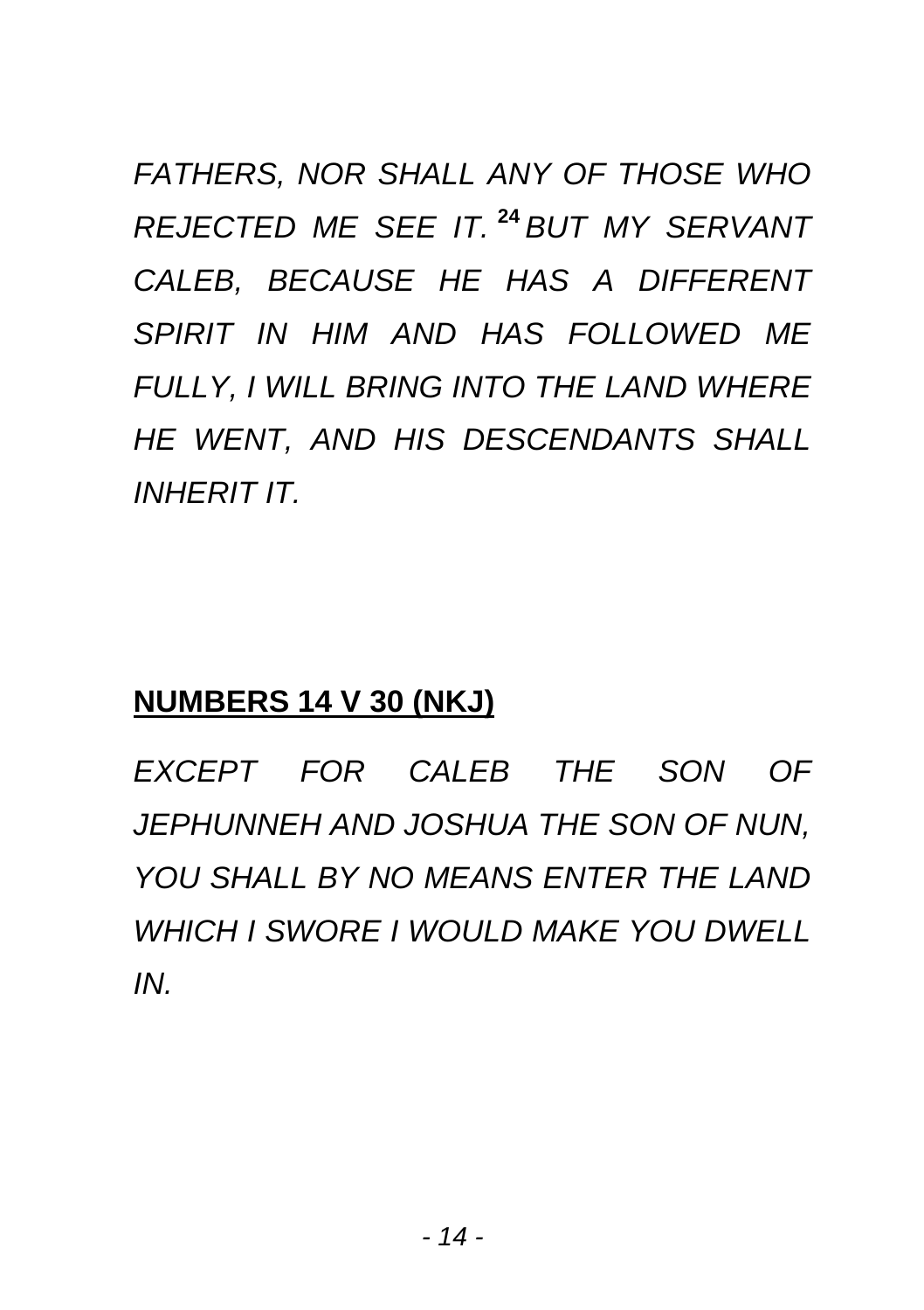## **4. IF GOD BE WITH YOU AND FOR YOU – WHO CAN BE AGAINST YOU**

#### **PSALM 118 V 6 (NKJ)**

*THE LORD IS ON MY SIDE; I WILL NOT FEAR. WHAT CAN MAN DO TO ME?*

#### **ISAIAH 54 V 17 (NKJ)**

*NO WEAPON FORMED AGAINST YOU SHALL PROSPER, AND EVERY TONGUE WHICH RISES AGAINST YOU IN JUDGMENT YOU SHALL CONDEMN. THIS IS THE HERITAGE OF THE SERVANTS OF THE LORD, AND THEIR RIGHTEOUSNESS IS FROM ME," SAYS THE LORD.*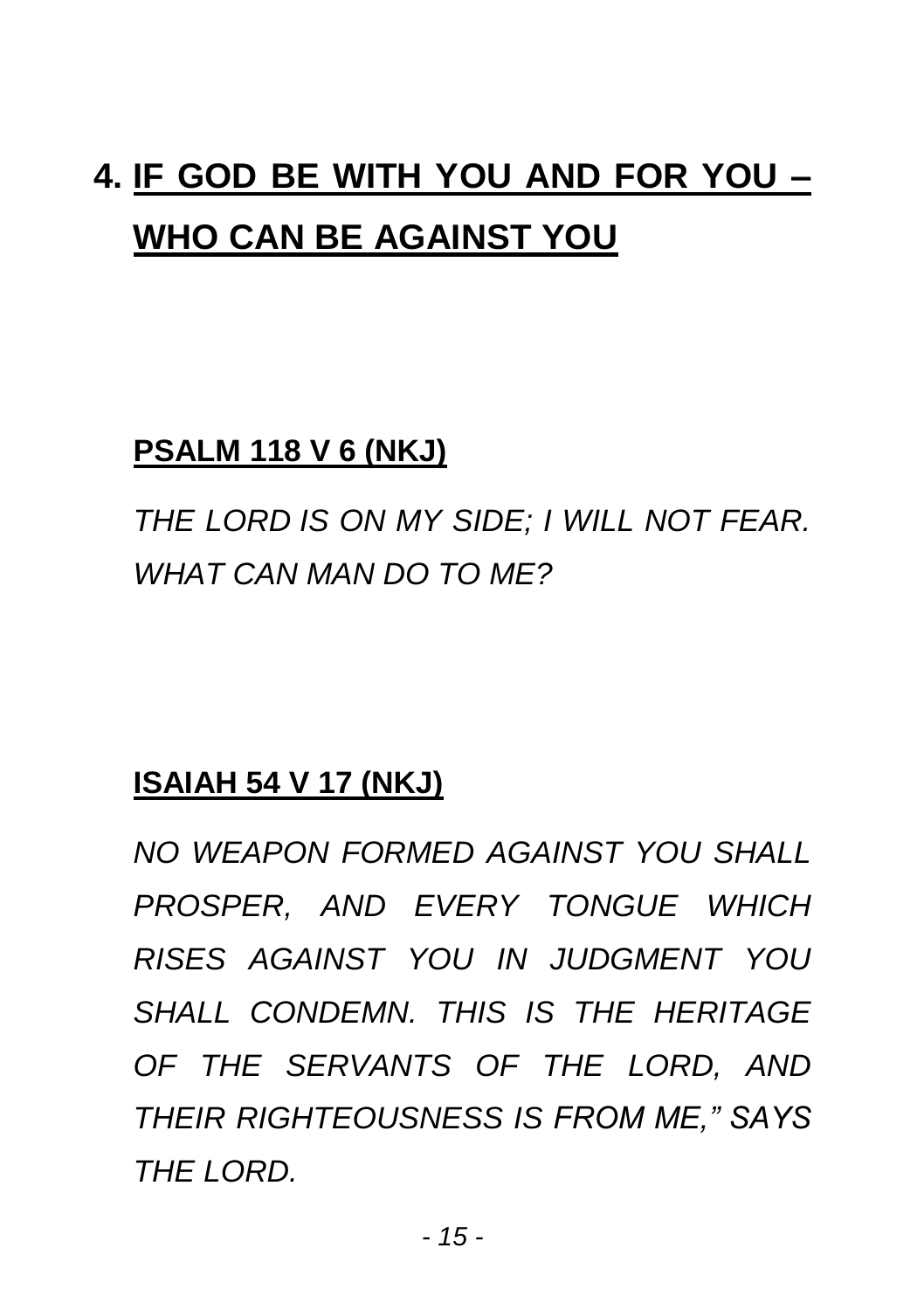#### **DEUTERONOMY 20 V 3 - 4 (NKJ)**

*AND HE SHALL SAY TO THEM, 'HEAR, O ISRAEL: TODAY YOU ARE ON THE VERGE OF BATTLE WITH YOUR ENEMIES. DO NOT LET YOUR HEART FAINT, DO NOT BE AFRAID, AND DO NOT TREMBLE OR BE TERRIFIED BECAUSE OF THEM;* **<sup>4</sup>** *FOR THE LORD YOUR GOD IS HE WHO GOES WITH YOU, TO FIGHT FOR YOU AGAINST YOUR ENEMIES, TO SAVE YOU.'*

### **5. VICTORY OVER DEATH**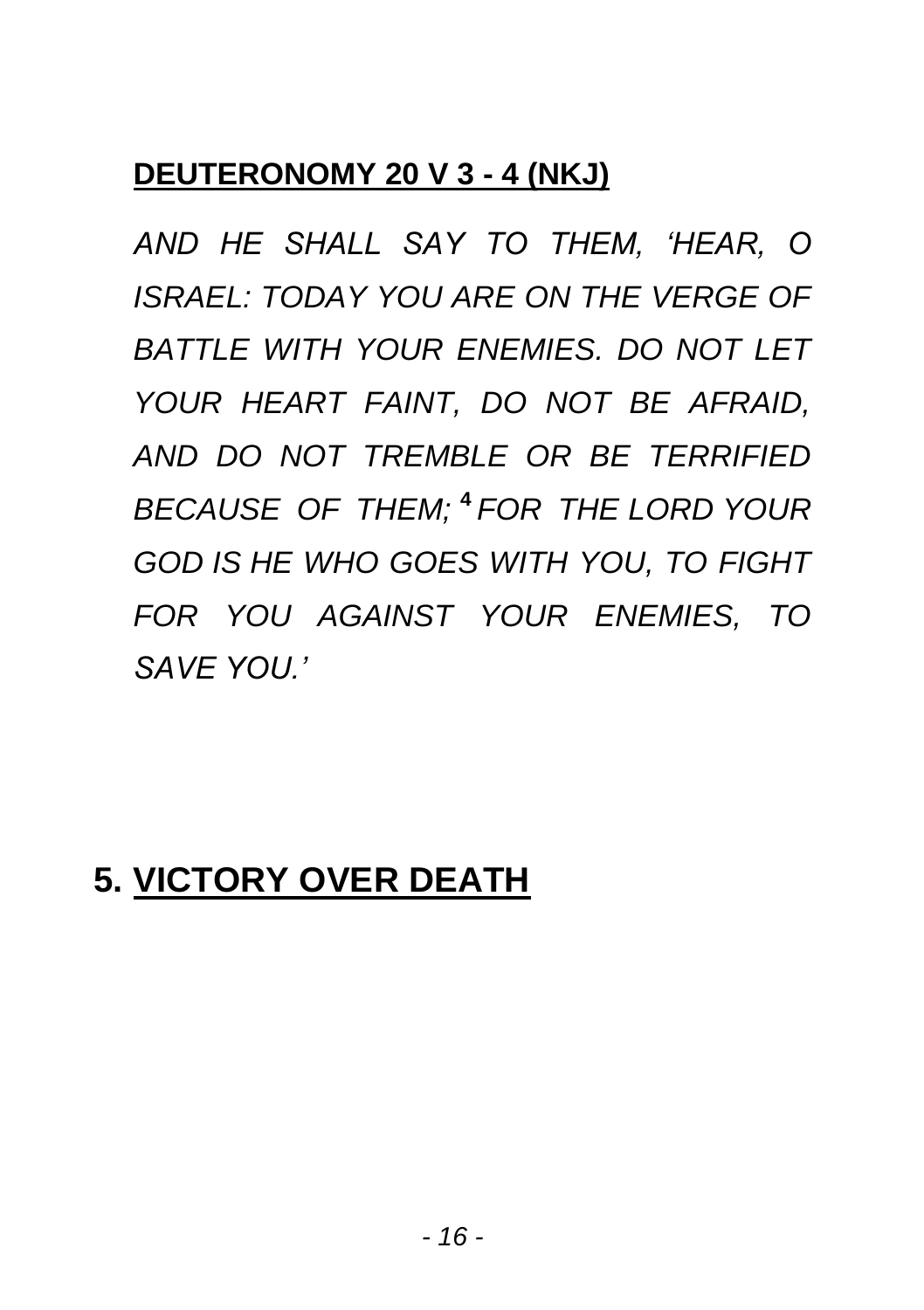#### **1 CORINTHIANS 15 V 51 – 58 (NKJ)**

*BEHOLD, I TELL YOU A MYSTERY: WE SHALL NOT ALL SLEEP, BUT WE SHALL ALL BE CHANGED—* **<sup>52</sup>** *IN A MOMENT, IN THE TWINKLING OF AN EYE, AT THE LAST TRUMPET. FOR THE TRUMPET WILL SOUND, AND THE DEAD WILL BE RAISED INCORRUPTIBLE, AND WE SHALL BE CHANGED.* **<sup>53</sup>** *FOR THIS CORRUPTIBLE MUST PUT ON INCORRUPTION, AND THIS MORTALMUST PUT ON IMMORTALITY.* **<sup>54</sup>** *SO WHEN THIS CORRUPTIBLE HAS PUT ON INCORRUPTION, AND THIS MORTAL HAS PUT ON IMMORTALITY, THEN SHALL BE BROUGHT TO PASS THE SAYING THAT IS WRITTEN: "DEATH IS SWALLOWED UP IN VICTORY."* **<sup>55</sup>** *"O DEATH, WHERE IS YOUR STING? O HADES, WHERE IS YOUR VICTORY?"* **<sup>56</sup>** *THE STING OF DEATH IS SIN,*